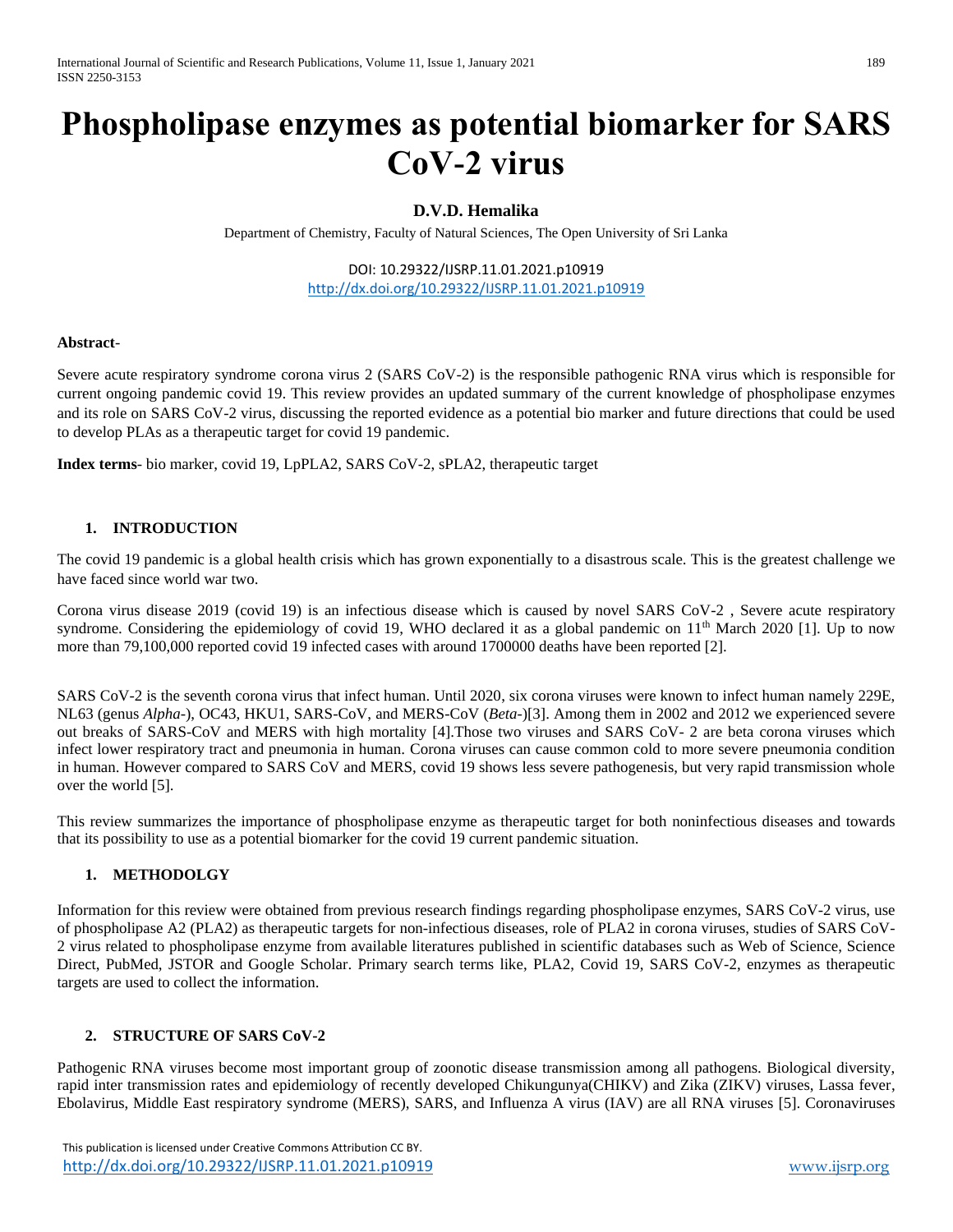belong to the family coronaviridae, (subfamily *Coronavirinae*), which represent major group of viruses which responsible for respiratory and neurological diseases [6].

Coronaviruses are single stranded positive sense RNA genome. Coronaviruses encode four major structural proteins, namely, spike (S), membrane (M), envelope (E), and nucleocapsid (N) [5]. As its name implies this virus contain large, multifunctional transmembrane S glycoprotein on the virion surface, make crown like appearance [7]. Those glycoproteins are responsible for the viral attachment to the host cells. When we consider about our concern, SARS corona virus, in 2004 it is suggested that increasing international wildlife trade in countries like China and Vietnam may played an important role in SARS outbreak in 2002 [8]. Unfortunately, same incident is repeat in Wuhan, China in 2019 and now the outcome SARS CoV-2 is unable to anticipate by modern medical technologies even.

Using genome sequencing study of isolated viruses, it had been found that SAARS CoV- 2 is a new human infecting beta corona virus [9]. Covid 19 is a zoonotic disease and based on phylogenetic studies bats might be the original host of covid 19 virus. It was also found that Malayan pangolins (wild life mammal) are the intermediate host of SARS CoV-2 [10]. It had also been found that s glycoprotein which is contribute for the receptor binding is almost similar in both pangolin CoV and SARS CoV-2 [10].

# **3. TREATMENT STRATEGIES FOR SARS CoV-2**

Covid 19 emerged in china and now it is rapidly spread all over the world. This public health burden is now become supreme challenge to whole universe. Therefore, strong investigations towards development of drugs and effective vaccines are highly needed for the society.

Up to date scientists in all over the world are eager to find therapeutic targets for this disastrous virus and few treatment strategies are identified and developed [11].

Severity and mortality of covid 19 patients are linked to excessive production of cytokines, called "cytokine storm" induce by the virus. It leads to wide spread tissue damage, multiple organ failure and death, Therefore it is important to target the inflammatory response as a therapeutic target for covid 19 virus [11].

In 2007, it had been shown another strategy that glycoproteins which is contain on the surface of the virus can be used as attractive target to develop as antiviral agents against corona viruses [12].

Developing neutralizing antibodies that targeting S protein on covid 19 virus surface, using oligonucleotides against covid 19 virus, Repurposing currently available antiviral medications [13] (viral polymerase and viral protease inhibitors [14]) against covid 19 viruses and development of vaccines (live vaccines with vector viruses, mRNA based vaccines, inactivated vaccines with viral proteins) are still under ongoing clinical trials [15].

# **4. ENZYMES AS THERAPEUTIC TARGETS IN MEDICINE**

Enzymes are biological macromolecules, which are essential for all life. Enzyme catalysis is vital for the vast majority of biological reactions including synthesis of biomacromolecules (proteins, polysaccharides, and nucleic acids), intercellular communication and immune responses [16].

Although enzymes are crucial for most essential life processes, dysregulated enzyme activity can lead to disease conditions. As a result of these biological and pathophysiological implications, by modifying the action of enzymes, they become attractive targets for drug discovery. This strategy has been applied in the development of a substantial amount of antibiotic and antiviral drugs that exist today. In the year 2000, Hopkins and Groom reported that around 47% of drugs inhibit enzymes as their molecular targets. Nowadays major pharmaceutical companies are seeking new drugs through selective enzyme inhibition since enzymes are susceptible to be inhibited by small molecular weight drug-like molecules [17].

Viral enzymes also play a possible way to develop new anti-viral targets since each step of viral infection, viral enzymatic reactions are involved [13].

## **5. ROLE OF LIPID METABOLISM IN VIRAL INFECTION**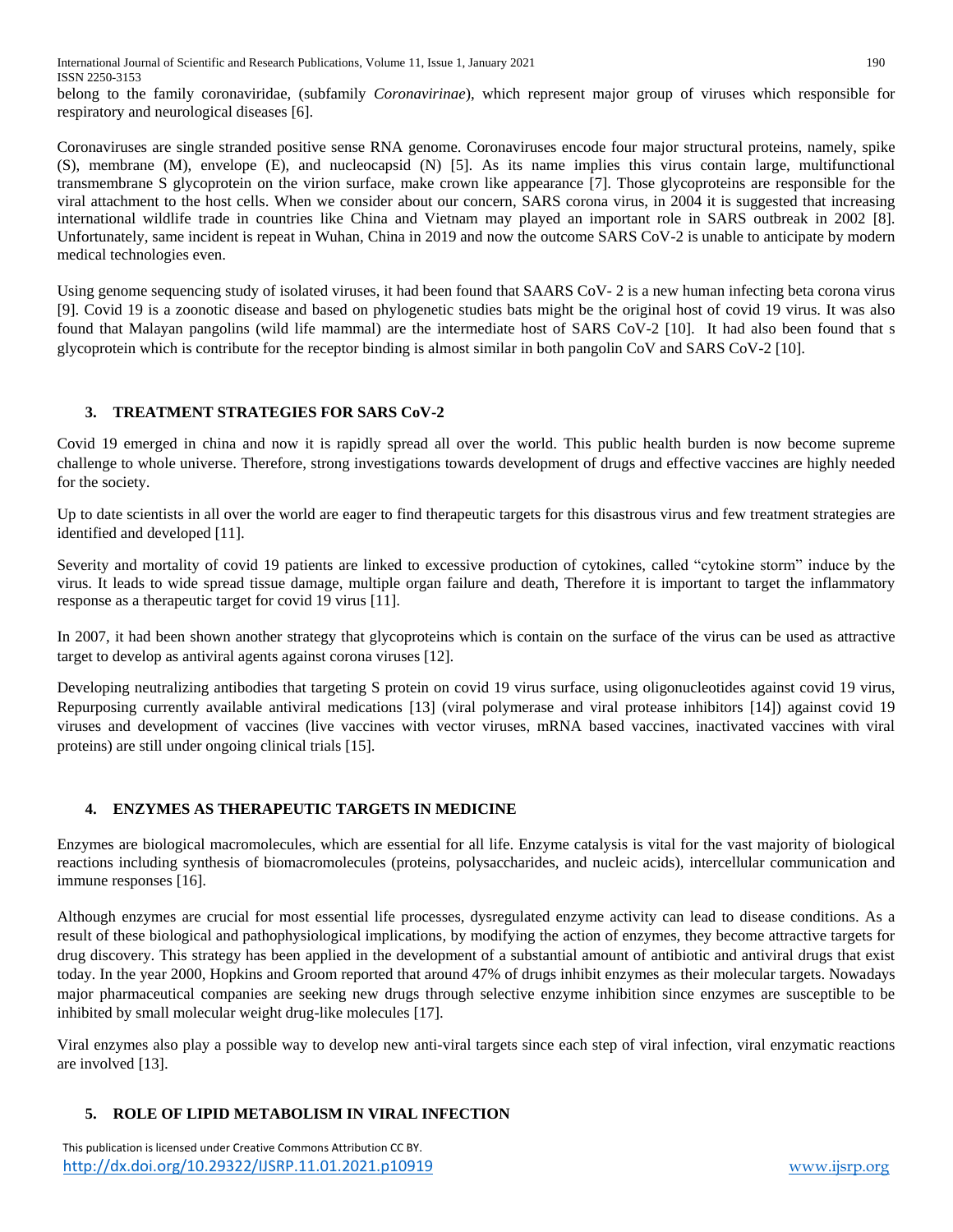Lipids have long been known as structural component in biological membranes of all living organisms. Lipids play a central role at different stages in viral replication including cell entry and exit by viruses. Virus entry is a specific process which is depend on viral surface proteins and host cell receptors[18]. Lipids also can function as host cell receptor for the viruses. Since lipids play a crucial role in viral life cycle it is good to investigate whether the enzymes which related to lipid metabolism can be used as drug target for viral infections.

Therefore, this lipid metabolic pathways become an important role in drug targets. Lipid related anti-viral strategies are promising since lipoids play a crucial role in viral replication. Identification of host directed anti-viral that inhibit host factors is most promising. It had been already reported that development of anti-viral drug for zika virus can drive through host directed anti-viral, since zika virus having a different aspects of lipid metabolism to complete their life cycle [19].

Since SARS CoV -2 virus replication is occur within the host cell, virus first should be enter to the host via intracellular membranes and create double membrane vesicles encoding with lipid bilayer and replicative organelles which are needed for the viral genome amplification [18].

Not only lipid mediators that produce through lipid metabolic pathways, but also the enzymes which involved is used as promising drug targets. Phospholipase enzymes may be considered as one such novel approach for fighting against SARS CoV-2 virus as well.

# **6. PHOSPHOLIPASES ENZYME**

Phospholipases are a group of enzymes that lead to cleaving the various bonds in phospholipids, which are the major component of all biological membranes in living organisms.

Phospholipases are categorized based on the bond cleavage in phospholipid substrates.



Figure 1: Site of action of various phospholipases on phospholipid.  $X =$  phospholipid common base (Choline, ethanol amine)

Based on the site of hydrolytic cleavage as depicted above, there are five types of phospholipases namely PLA1, PLA2, PLB, PLC, and PLD. Up to date, phospholipase A2 (PLA2) is the most extensively studied group of phospholipases [20].

PLA2 enzymes vary in size, function, location, substrate specificity, and calcium requirement. Based on the structure, catalytic mechanism, localization, and evolutionary relationships, PLA2s are subdivided into six subgroups as follows [21].

- 1. Cytosolic PLA2 cPLA2
- 2. Secretory PLA2 sPLA2 (Ca2+ dependent)
- 3. iPLA2 Ca2+ independent PLA2

```
4. LyPLA2 - lysosomal PLA2
```
This publication is licensed under Creative Commons Attribution CC BY. <http://dx.doi.org/10.29322/IJSRP.11.01.2021.p10919> [www.ijsrp.org](http://ijsrp.org/)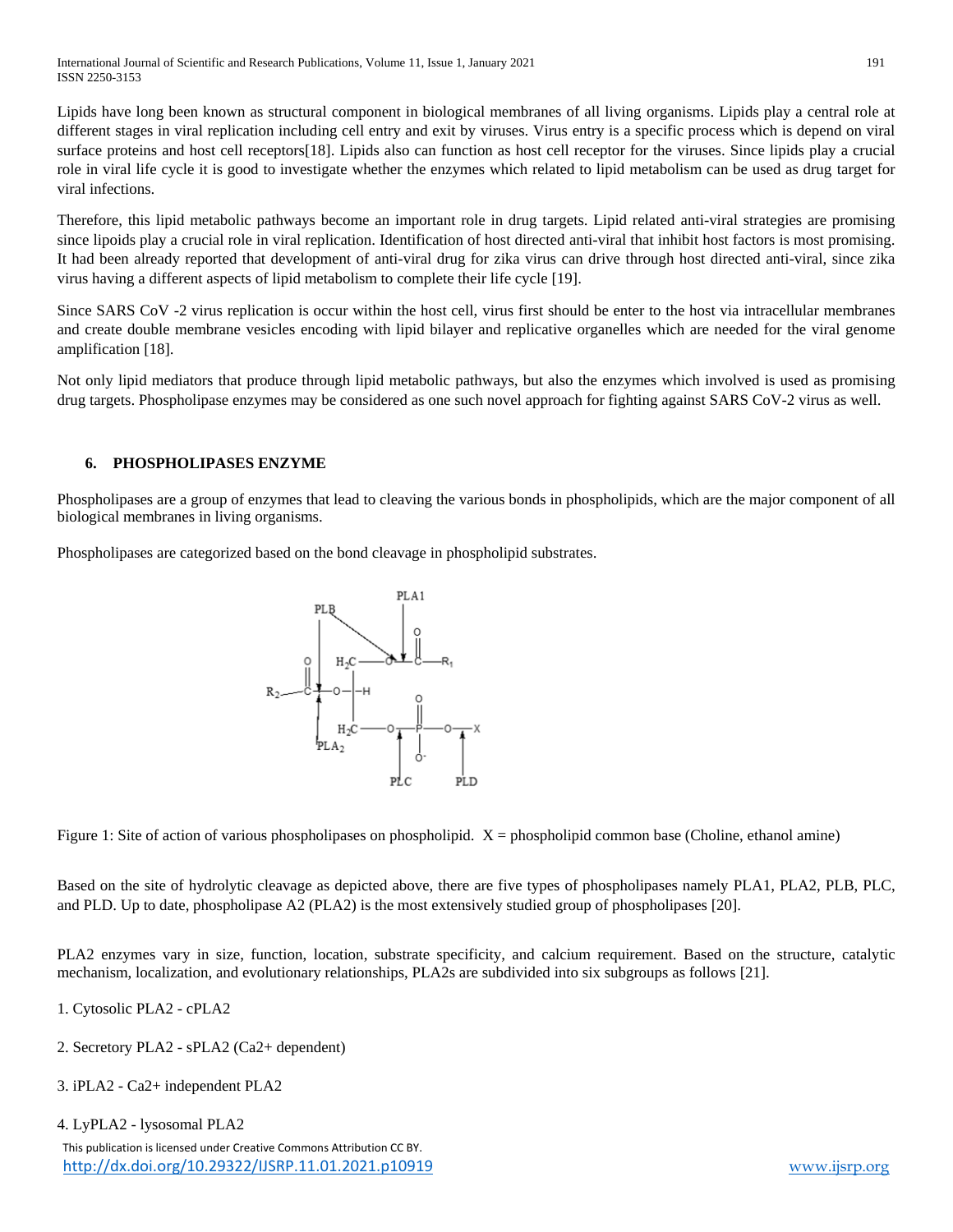6. AdPLA2 - adipose PLA2

Among them, sPLA2 is the first discovered group of PLA2 enzymes, which was discovered as a component of cobra venom [22]. PLA2 has been identified as one of the main components of animal venom. Elapidae and Viperidae family snakes having sPLA2 group IA, IIA or IIB as the main component in snake venom [23]. Snake venom PLA2s induce pathophysiological alterations in the victim by hydrolyzing phospholipids in membranes [23].

Among all existing isoforms of phospholipase enzymes, sPLA2 mainly play a major role in developing drug target as inhibitors since it involves in many inflammatory conditions [24].

Studies about this sPLA2 enzyme and its function, hold great importance since PLA2 catalyzes the release of arachidonic acid, which is believed to be the rate-limiting event in the generation of pro-inflammatory lipid mediators (prostaglandins, leukotrienes, lipoxins) and platelet-activating factor [25]. Release of these mediators initiates the pain, swelling, and other unpleasant symptoms we experience as part of an inflammatory response [26].



Figure 2: Phospholipid hydrolysis by sPLA2

Therefore, the inhibition of these phospholipase enzymes will be the good therapeutic target, as it leads to inhibit the production of inflammatory lipid mediators.

## **7.1 SPLA2 ACTIVITY IN VARIOUS DISEASE STATES**

sPLA2 enzymes are responsible for a large variety of physiological functions as well in many disease conditions. They help to maintain membrane structure and function by removing oxidized and damaged phospholipids under physiological conditions [22].

It is important to discuss the cause of pathological conditions that are initiated by sPLA2. Lysophospholipids and free fatty acids (arachidonic acid) are the main products of hydrolysis of the phospholipid cell membrane. Arachidonic acid initiates the production of numerous metabolites through cyclooxygenase or lipoxygenase enzymatic pathways, especially eicosanoids including prostaglandins and leukotrienes, which mediate various pathological conditions [27].

Under pathological conditions, overexpression of sPLA2 activity can be observed in a variety of diseases. Especially increased activity of sPLA2 is associated with inflammatory diseases such as arthritis and sepsis [28], different types of cancer [29] and atherosclerosis [30].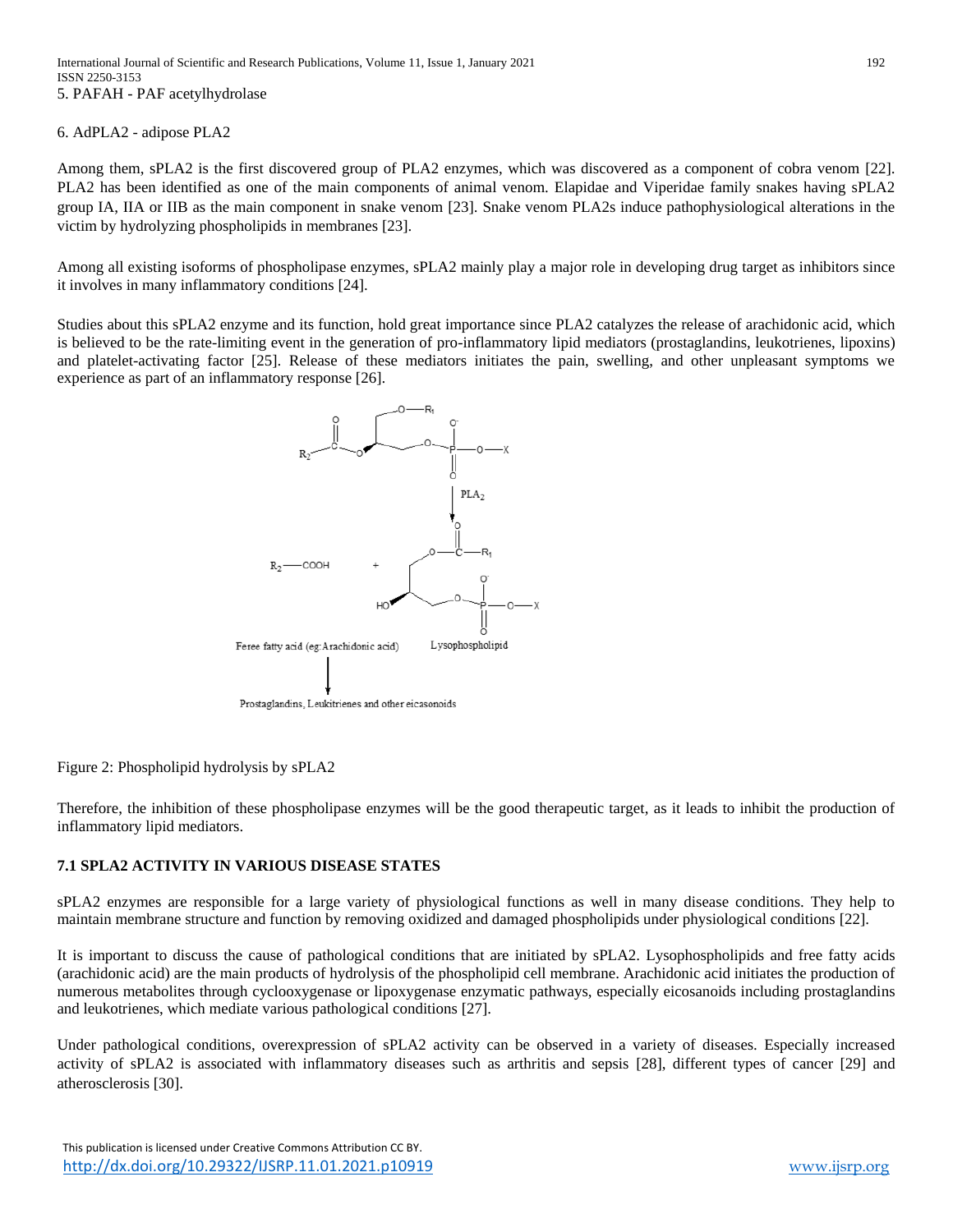These studies have implicated a role of sPLA2 IIA known as inflammatory sPLA2, in disease pathogenesis, since it promotes the production of inflammatory lipid mediators, mainly eicosanoids [31]. Moreover, it has been suggested that increased activity of sPLA2-IIA can be used as a biomarker for the detection of sepsis and the presence of bacterial infection in adults [27]. The increased sPLA2 activity has also been shown in the plasma or serum of patients with acute pancreatitis, septic shock, adult respiratory distress syndrome and inflammatory bowel diseases including Chron's disease and ulcerative colitis [22]. It had been shown that sPLA2 IIA , V, and X was overexpressed in transgenic mice with atherosclerosis [30]. A recent study had shown that an increase in the activity of sPLA2 IIA was a significant risk factor in the occurrence of coronary artery disease.

sPLA2 IIA and sPLA2 X are the most studied sPLA2s in cancer so far [22]. It was determined that the sPLA2 X is expressed at high levels in colon cancer by promoting cell proliferation and releasing various lipid mediators in other steps in progression and development of cancer [33]. Several in-vitro studies had shown that human sPLA2 IIA activity is high in serum or in the tumor microenvironment of patients with prostate, esophageal and lung cancer cells [35]. The previous study had suggested that plasma sPLA2 IIA is a potential biomarker for lung cancer diagnosis since it is elevated in all most all lung cancer types [36]. sPLA2 IIA and sPLA2 X are the most studied sPLA2s in cancer so far. Several in-vitro studies had shown that human sPLA2 IIA activity is high in serum or in the tumor microenvironment of patients with prostate, esophageal and lung cancer cells [35]. It had been also reported that sPLA2 group II is overexpressed in a variety of human breast, gastric and hepatocytic carcinomas and prostate cancers [37].

Above studies were evidenced that sPLA2s are considered as pro-inflammatory enzymes and their inhibition has long been recognizing as a desirable therapeutic target.

# **7.2 PHOSPHOLIPASE ACTIVITY IN VIRAL INFECTIONS**

Previous literature was cited that phospholipase enzyme act as key role of producing inflammatory lipid mediators in host during viral infections.

It had been reported that dengue virus (DENV) of neuroblastoma cell lines leads to increase in the activity of the sPLA2 enzyme leading to cell apoptosis. Increase in sPLA2 activity resulted in the increased production of prostaglandin E2 (PGE2), prostacyclin (PGI2) , thromboxane and leukotriene, which could lead to the endothelial dysfunction leading to increased vascular permeability [9],[38].

It was demonstrated that dengue shock syndrome (DSS) patients had higher sPLA2 levels than healthy individuals [39]. Another study has shown that the sPLA2 activity was significantly higher in patients with DHF, especially in the very early phase of the illness. The activity of sPLA2 diminished towards 120–132 hours of illness and was similar to the sPLA2 activity seen in patients with DF [40].

Role of Phospholipace C (PLC) signaling had been reported for the bovine herpesvirus 1 infection which enhance the generation of inflammatory mediator reactive oxygen species [41].

It had been also evidenced that PLA2 host enzyme and lysophosphatidylcholins are contributed to form west Nile virus replication complex [42]. Moreover phospholipase D activity is stimulated by infection of influenza virus [43].

# **7.3 ROLE OF PLA2 IN LUNG INFECTIONS AND RELATED RESPIRATORY PROBLEMS**

There are some evidence that elevated level of PLA2 is patients with lung infections and respiratory problems. Pulmonary surfactant is important to maintain alveolar stability by lowering surface tension along the alveolar epithelium. Destruction of this surface tension will results in lung injury (Acute Respiratory distress Syndrome ARDS) [44].

sPLA2 enzyme leads to hydrolyze phospholipid surfactant and destruction of surface tension. It had been found that inhibition of sPLA2 activity play a protective role in lung injury by maintaining surfactant integrity [45]. It was also reported that various sPLA2 isoforms are produced in lungs by macrophages and epithelial cells [46].

Using multicenter translational study including several pediatric and neonatal intensive care units suggested that sPLA2 might be the main cross road between inflammation and surfactant dysfunction in lungs [47].

Moreover it had been suggested that sPLA2 V and X participated to the lung injury by lipid mediator production and surfactant hydrolysis [48].There are patients with severe asthma showed increasing sPLA2 activity [49].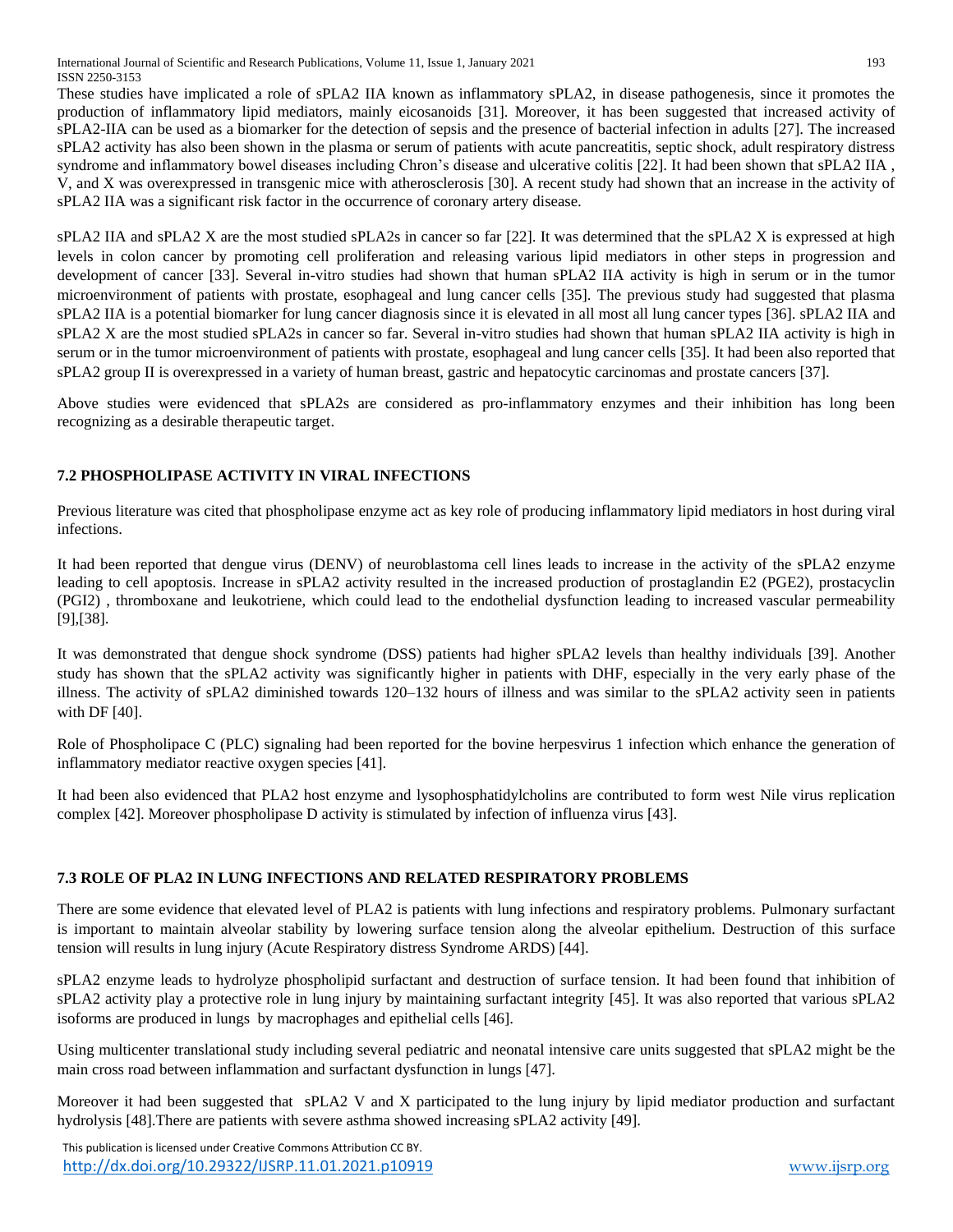## **7. STUDIES RELATED TO PHOSPHOLIPASE ENZYMES AND CORONAVIRUSES**

Studies related to PLA2 and covid 19 is already done by few scientists. As initial step it had been found that plasma sPLA2 level of moderate and acute covid 19 patients significantly increase compare to the covid 19 negative patients. They also observed the dramatic depletion of plasma phospholipids concentration with the elevation of sPLA2 [50]. That is may be due to hydrolysis of phospholipids and formation of lyso phospholipids. Resultant lysophospholipds may stimulate the cytokine production and this cytokine storm will lead the severity of SARS CoV-2.

This is further supported by recent finding that several circulating lipids and PLA2 activity can be used as potential biomarkers in the pathogenesis of covid 19. It is mainly due to the down regulation of glycerophospholipids and upregulation of lysophospholipids which produced by PLA2 activity [51]. It would suggest the strong influence of PLA2 in progression of pathogenesis of covid 19.

Previous reports were highlighted that cPLA2α is critically involved in RNA replication of some viruses. This enzyme also important in corona virus replication by producing lysophospholipids that required to form double membrane vesicle formation, that is proven by both electron microscopy studies and lipidomic studies [52],[18].

In another study, age dependent increase of PLA2 Group IID in lungs of mice had been shown that it is linked with more than 80 % lethality of SARS CoV in mice than mice with lacking PLA2 Group IID [53].

There are some studies done to evaluate the relationship between mortality of covid 19 patients with gender, sex, BMI, cholesterol level, Asthma and cardiovascular diseases. By analyzing the results of those studies, it was observed that PLA2 showed an important biological link in that patients.

One study had clearly shown that increased BMI levels were associated with higher risk of contracting SARS CoV-2 [54]. Higher BMI level is associated with increased sPLA2 activity in patients with stable asthma [49]. There is also an evidence that serum PLA2 level is higher in both asthma patients with and without attacks, when compared to the control group [56]. Therefore it can be suggested sPLA2 activity is interrelated in the patients having higher BMI and asthma towards the susceptibility of severe covid 19 [49].

While both men and women have the same prevalence to SARS CoV-2 without any gender discrimination, men is more susceptible to face more complications and death [55]. Study [49] was evidenced the inverse correlation of sPLA2 activity with vitamin c concentration in covid 19 patients. Interestingly the vitamin C concentration in plasma is lower in males than females [49]. It also links with the severity of covid 19 in males with the correlation of increasing sPLA2 activity and the decrease in vitamin C content.

 $LpPLA_2$  is a member of the GVII family of  $PLA_2$  enzymes. This enzyme was named for its ability to cleave the acetyl group from the *sn*-2 position of PAF, as well as its association with lipoproteins [57] . It was well established that increasing LPPLA2 is a reliable marker for the risk of cardiovascular events. It had been evidenced that LpPLA2 level upregulation is mainly found in nonhospitalized covid 19 patients. This abnormal increase LpPLA2 was observed in covid 19 re-positive patients as well [58], [59], [60]. Those patients are not showed promising symptoms of pneumonia, however sometimes they first experienced cardiovascular symptoms [61]. The limited medical care of these patients may follow up cardiovascular diseases.

Another study was revealed that Increasing rates of LpPLA2 were positively correlated with not only viral loads in patients with COVID-19 but also severity of pneumonia in non-COVID-19 patients. Therefore it could be suggested that increased levels of Lp-PLA2 in plasma could provide insights to higher mortality was seen in patients underlying comorbidities (e.g. hypertension, diabetes mellitus, cardiovascular disease) [62].

Moreover proteomics studies of covid 19 infected host cell showed a potential link with inflammatory response supported by increasing of PLA2 at 24h after virus infection [63].

Above studies revealed the contribution of phospholipase enzymes to SARS CoV-2 into some extent. However, it would be further investigated beyond the current understanding.

# **8. CONCLUSION**

This review summarizes the PLA2 and its role in SARS CoV-2 infection. The increasing of phospholipase enzyme is linked with progression of disease from mild to severe and it is related with other associated complications like pneumonia, cardiovascular disease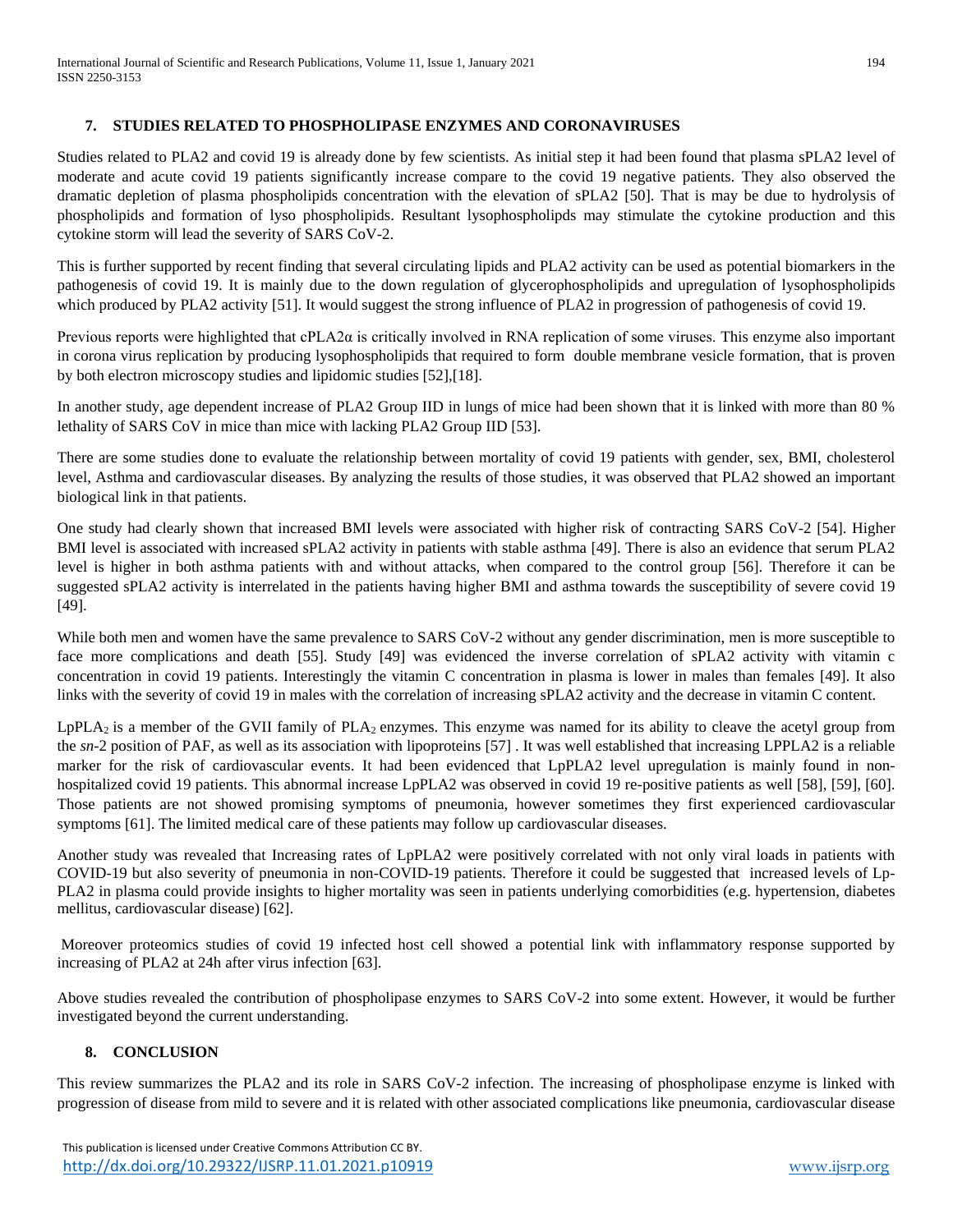International Journal of Scientific and Research Publications, Volume 11, Issue 1, January 2021 195 ISSN 2250-3153

and towards the mortality. Therefore, this valuable information has unveiled potential antiviral targets that are now starting to be explored.

Further understanding of interfacial activation mechanisms of PLA2s on lipid surface will also uncover the new therapeutic target. Future studies with larger number of subjects is need to develop novel PLA2 inhibitors as therapeutic target for not only for covid 19, but also other related diseases. Optimization of existing PLA2 inhibitors will also be a good approach to develop therapeutics for not only infectious diseases but also for non-infectious disease.

#### **REFERENCES**

- [1] WHO, "Listings of WHO's response to COVID-19," *WHO*, 2020. https://www.who.int/news/item/29-06-2020-covidtimeline.
- [2] worldometer, "COVID-19 CORONAVIRUS PANDEMIC," 2020. https://www.worldometers.info/coronavirus/.
- [3] N. Zhu *et al.*, "A Novel Coronavirus from Patients with Pneumonia in China, 2019," *N. Engl. J. Med.*, vol. 382, no. 8, pp. 727–733, 2020, doi: 10.1056/nejmoa2001017.
- [4] Y. Chen, Q. Liu, and D. Guo, "Emerging coronaviruses: Genome structure, replication, and pathogenesis," *J. Med. Virol.*, vol. 92, no. 4, pp. 418–423, 2020, doi: 10.1002/jmv.25681.
- [5] M. A. Dhama K, Khan S, Tiwari R, Sircar S, Bhat S, Malik Y.S, Singh K P, Chaicumpa W, Aldana DKB, "Coronavirus Disease 2019–COVID-19," *Clin. Microbiol. Rev.*, vol. 33, no. 4, pp. 1–48, 2020.
- [6] A. Gaurav and M. Al-Nema, "Polymerases of coronaviruses: Structure, function, and inhibitors," in *Viral Polymerases Structures, Functions and Roles as Antiviral Drug Targets*, Elsevier Inc., 2019, pp. 271–300.
- [7] David A.J. Tyrrell and Steven H. Myint., "Coronaviruses," in *Medical microbiology*, 1996, p. chapter 60.
- [8] H. P. Bell D, Roberton S, "Animal origins of SARS coronavirus: Possible links with the international trade in small carnivores.," *Philos Trans R Soc L. B Biol Sci*, vol. 359, no. 1447, pp. 1107–1114, 2004.
- [9] R. Lu *et al.*, "Genomic characterisation and epidemiology of 2019 novel coronavirus: implications for virus origins and receptor binding," *Lancet*, vol. 395, pp. 565–574, 2020, doi: 10.1016/S0140-6736(20)30251-8.
- [10] K. Xiao *et al.*, "Isolation of SARS-CoV-2-related coronavirus from Malayan pangolins," *Nature*, vol. 583, pp. 286–289, 2020, doi: 10.1038/s41586-020- 2313-x.
- [11] R. L. Kruse, "Therapeutic strategies in an outbreak scenario to treat the novel coronavirus originating in Wuhan, China," *F1000Research*, vol. 9, no. 72, pp. 1–14, 2020, doi: 10.12688/f1000research.22211.2.
- [12] F. G. U. M. van der Meer *et al.*, "The carbohydrate-binding plant lectins and the non-peptidic antibiotic pradimicin A target the glycans of the coronavirus envelope glycoproteins," *J. Antimicrob. Chemother.*, vol. 60, no. 4, pp. 741–749, 2007, doi: 10.1093/jac/dkm301.
- [13] H. Ferriz and R. Buchet, "Coronavirus and Enzymes: What the Past Told us?," *Open Enzym. Inhib. J.*, vol. 5, no. 1, pp. 1–1, 2020, doi: 10.2174/0218749402005010001.
- [14] C.-H. Tsai, P.-Y. Lee, V. Stollar, and M.-L. Li, "Antiviral Therapy Targeting Viral Polymerase," *Curr. Pharm. Des.*, vol. 12, no. 11, pp. 1339–1355, 2006, doi: 10.2174/138161206776361156.
- [15] G. association of research based pharmaceutical Company, "Vaccines to protect against Covid-19, the new coronavirus infection," *VFA*, 2020. https://www.vfa.de/de/englische-inhalte/vaccines-to-protect-against-covid-19.
- [16] C. GM., "The Central Role of Enzymes as Biological Catalysts," in *The Cell: A Molecular Approach. 2nd edition*, 2000.
- [17] R. R, "Inhibitors of Secretory Phospholipase A2 Group IIA," *Curr. Med. Chem.*, vol. 12, no. 25, pp. 3011–3026, 2005.
- [18] M. Abu-Farha, T. A. Thanaraj, M. G. Qaddoumi, A. Hashem, J. Abubaker, and F. Al-Mulla, "The role of lipid metabolism in COVID-19 virus infection and as a drug target," *Int. J. Mol. Sci.*, vol. 21, no. 3544, pp. 1–11, 2020, doi: 10.3390/ijms21103544.
- [19] M. A. Martín-Acebes, N. J. de Oya, and J. C. Saiz, "Lipid metabolism as a source of druggable targets for antiviral discovery against zika and other flaviviruses," *Pharmaceuticals*, vol. 12, no. 2, 2019, doi: 10.3390/ph12020097.
- [20] M. . Aloulou, A, Ali Y.B, Bezzine, S, Gargouri, Y, Gelb, "Chapter 4 Phospholipases : An Overview," in *Lipases and phospholipases: Methods and protocoal, methods in molecular biology*, 2012, pp. 63–85.
- [21] and B. S. C. Nhat D. Quach, Robert D. Arnold, "Secretory Phospholipase A2 Enzymes as Pharmacological Targets for Treatment of Disease," *Biochem. Pharmacol.*, vol. 90, no. 4, pp. 338–348, 2015.
- [22] V. M. Edward A. Dennis, Jian Cao, Yuan-Hao Hsu, "Phospholipase A2 Enzymes: Physical Structure, Biological Function, Disease Implication, Chemical Inhibition, and Therapeutic Intervention," *Chem Rev*, vol. 111, no. 10, pp. 6130–6185, 2012.

[23] Y. Zambelli, V.O., Picolo, G., Fernandes, C.A .H., Fontes, M.R .M., Cury, "Pain and Analgesia," *Toxins (Basel).*, vol. 9, no. 406, pp. 1–27, 2017.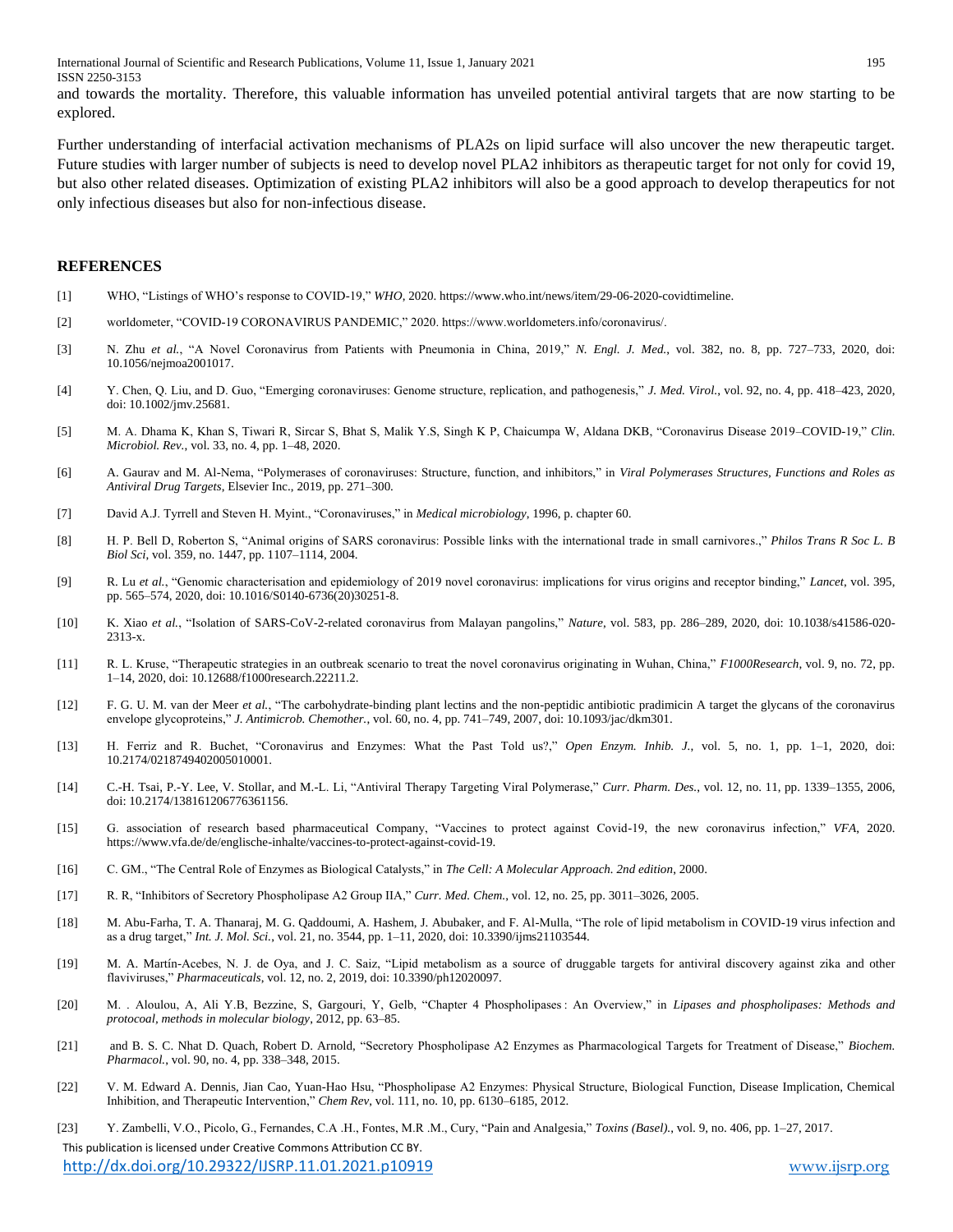- [24] T. C. R. Thais A. Sales, Silvana Marcussi, "Current Anti-Inflammatory Therapies and the Potential of Secretory Phospholipase A2 Inhibitors in the Design of New Anti-Inflammatory Drugs: A Review of 2012 - 2018No Title," *Curr. Med. Chem.*, vol. 27, no. 3, pp. 477–497, 2020.
- [25] K. B. Glaser, "Regulation of Phospholipase A2 Enzymes: Selective Inhibitors and their Pharmacological Potential BTNo Title," *Adv. Pharmacol.*, vol. 32, pp. 31–66, 1995.
- [26] T. great plains Laboratory, "Phospholipase A2 (PLA2) And Viruses How Lowering PLA2 May Help Stifle The Impact Of Serious Viral Infections Like Coronavirus GENERAL," 2020. [Online]. Available: https://www.greatplainslaboratory.com/pla2-coronavirus.
- [27] Y. Y. Tan, T. L. and Goh, "The role of group IIA secretory phospholipase A2 (sPLA2-IIA) as a biomarker for the diagnosis of sepsis and bacterial infection in 173 adults—A systematic reviewNo Title," *PLoS One*, vol. 12, no. 7, pp. 1–13, 2017.
- [28] and B. S. C. Nhat D. Quach, Robert D. Arnold, "Secretory Phospholipase A2 Enzymes as Pharmacological Targets for Treatment of DiseaseNo Title," *Biochem. Pharmacol.*, vol. 90, no. 4, pp. 338–348, 2015.
- [29] V. Petan, T. and Brglez, "Secreted phospholipases A 2 in cancer : Diverse mechanisms of actionNo Title," *Biochimie*, vol. 107, pp. 114–123, 2014.
- [30] M. H. Rosenson, R. S. and Gelb, "Secretory phospholipase A2: A multifaceted family of proatherogenic enzymesNo Title," *Curr. Cardiol. Rep.*, vol. 11, no. 6, pp. 445–451, 2009.
- [31] K. Murakami, M., Taketomi, Y., Sato, H., Yamamoto, "Secreted phospholipase A 2 revisitedNo Title," *J. Biochem.*, vol. 150, no. 3, pp. 233–255, 2011.
- [32] D. Yedgar, S., Cohen, Y. and Shoseyov, "Control of phospholipase A2activities for the treatment of inflammatory conditionsNo Title," *Biochim. Biophys. Acta - Mol. Cell Biol. Lipids*, vol. 1761, no. 11, pp. 1373–1382, 2006.
- [33] K. . Surrel, F., Jemel, I., Boilard, E., Bollinger, J.G., Payre, C., Mounier, C.M., Talvinen and M. H. Laine, V.J. O., Nevalainen, T.J., Gelb, "Group X Phospholipase A 2 Stimulates the Proliferation of Colon Cancer Cells by Producing Various Lipid MediatorsNo Title," *Mol. Pharmacol.*, vol. 76, no. 4, pp. 778–790, 2009.
- [34] W. . Hallstrand, T. S., Chi, E.Y., Singer, A.G., Gelb, M.H., Henderson, "Secreted Phospholipase A 2 Group X Overexpression in Asthma and Bronchial HyperresponsivenessNo Title," *Am. J. Respir. Crit. Care Med.*, vol. 176, pp. 1072–1078, 2007.
- [35] B. Sved, P., Scott, K.F., Mcleod, D., King, N.J.C., Singh, J., Tsatralis, T., Nikolov, B. and P. J. J., Nallan, L., Gelb, M.H., Sajinovic, M., Graham, G. G., Russell, "Oncogenic Action of Secreted Phospholipase A 2 in Prostate CancerNo Title," *Cancer Res.*, vol. 64, pp. 6934–6940, 2006.
- [36] W. Kupert, E., Anderson, M., Liu, Y., Succop, P., Levin, L., Wang, J. and S. K., Chen, P., Pinney, S.M., Macdonald, T., Dong, Z., Starnes, S., Lu, "Plasma secretory phospholipase A2-IIA as a potential biomarker for lung cancer in patients with solitary pulmonary nodulesNo Title," *Bio med Cent.*, vol. 11, no. 513, pp. 1–10, 2011.
- [37] B. M. Graff, J.R., Konicek, B.W., Chedid, M., Neubauer, B.L., Deddens, J.A., Hurst and J. H. Colligan, B., Carter, H.W., Carter, "Expression of group IIA secretory phospholipase A2 increases with prostate tumor grade," *Clin. Cancer Res.*, vol. 7, no. 12, pp. 3857–3861, 2001.
- [38] H. Jan, J., Chen, B., Ma, S., Liu, C., Tsai, "Potential Dengue Virus-Triggered Apoptotic Pathway in Human Neuroblastoma Cells : Arachidonic Acid , Superoxide Anion , and NF-ƘB are Sequentially Involved," *J. Virol.*, vol. 74, no. 18, pp. 8680–8691, 2000.
- [39] L. G. Juffrie, M., Meer, G M., Hack, C E., Haasnoot, K., Sutaryo., Veerman, A.J., Thijs, "Inflammatory mediators in dengue virus infection in children: interleukin-6 and its relation to C-reactive protein and secretory phospholipase A2," *Am. J. Trop. Med. Hyg.*, vol. 65, no. 1, pp. 70–75, 2001.
- [40] G. S. Jeewandara, C., Gomes, L., Udari, S., Paranavitane, S. A., Shyamali, N. L.A., Ogg and G. . Malavige, "Secretory phospholipase A2 in the pathogenesis of acute dengue infection," *Immunity, Inflamm. Dis.*, vol. 5, no. 1, pp. 7–15, 2017.
- [41] L. Zhu, C. Yuan, X. Ding, C. Jones, and G. Zhu, "The role of phospholipase C signaling in bovine herpesvirus 1 infection," *Vet. Res.*, vol. 48, no. 1, pp. 1–10, 2017, doi: 10.1186/s13567-017-0450-5.
- [42] S. Liebscher *et al.*, "Phospholipase A2 activity during the replication cycle of the flavivirus West Nile virus," *PLoS Pathog.*, vol. 14, no. 4, pp. 1–20, 2018, doi: 10.1371/JOURNAL.PPAT.1007029.
- [43] T. H. Oguin *et al.*, "Phospholipase D facilitates efficient entry of influenza virus, allowing escape from innate immune inhibition," *J. Biol. Chem.*, vol. 289, no. 37, pp. 25405–25417, 2014, doi: 10.1074/jbc.M114.558817.
- [44] L. Arbibe *et al.*, "Generation of lyso-phospholipids from surfactant in acute lung injury is mediated by type-II phospholipase A2 and inhibited by a direct surfactant protein A-phospholipase A2 protein interaction," *J. Clin. Invest.*, vol. 102, no. 6, pp. 1152–1160, 1998, doi: 10.1172/JCI3236.
- [45] S. Chabot *et al.*, " Inhibitory Effects of Surfactant Protein A on Surfactant Phospholipid Hydrolysis by Secreted Phospholipases A 2 ," *J. Immunol.*, vol. 171, no. 2, pp. 995–1000, 2003, doi: 10.4049/jimmunol.171.2.995.
- [46] R. Carrasco-Hernandez, R. Jácome, Y. L. Vidal, and S. P. de León, "Are RNA viruses candidate agents for the next global pandemic? A review," *ILAR J.*, vol. 58, no. 3, pp. 343–358, 2017, doi: 10.1093/ilar/ilx026.
- [47] D. De Luca *et al.*, "Secretory phospholipase A2 pathway in various types of lung injury in neonates and infants: A multicentre translational study," *BMC Pediatr.*, vol. 11, no. 1, p. 101, 2011, doi: 10.1186/1471-2431-11-101.
- [48] S. Masuda *et al.*, "Expression of secretory phospholipase A2 enzymes in lungs of humans with pneumonia and their potential prostaglandin-synthetic function in human lung-derived cells," *Biochem. J.*, vol. 387, no. 1, pp. 27–38, 2005, doi: 10.1042/BJ20041307.
- This publication is licensed under Creative Commons Attribution CC BY. [49] N. L. A. Misso, N. Petrovic, C. Grove, A. Celenza, J. Brooks-Wildhaber, and P. J. Thompson, "Plasma phospholipase A2 activity in patients with asthma: Association with body mass index and cholesterol concentration," *Thorax*, vol. 63, no. 1, pp. 21–26, 2008, doi: 10.1136/thx.2006.074112.